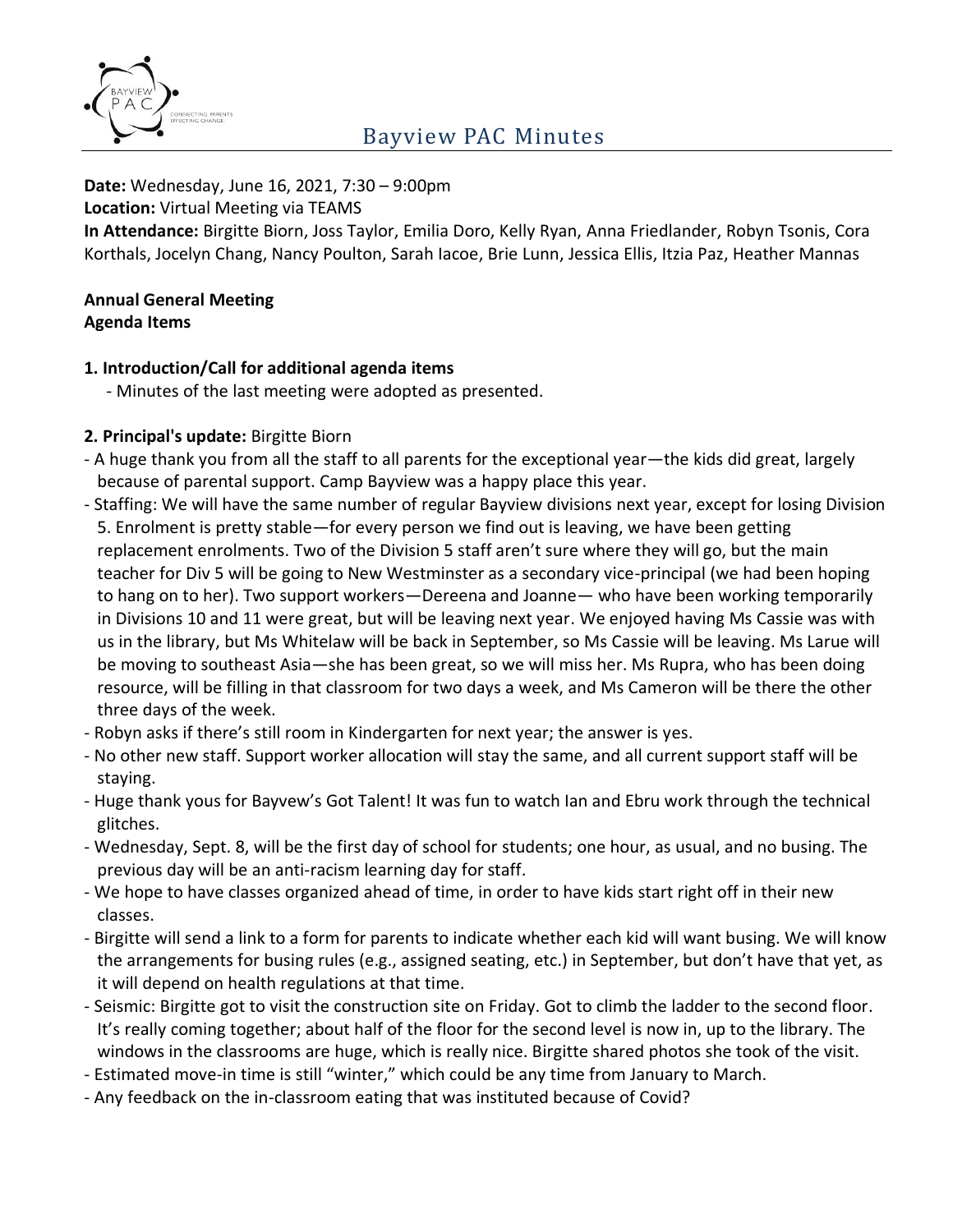

# Bayview PAC Minutes

- Kids were eating in their classrooms instead of in the lunch room. The kids liked this better than the lunchroom. Joss notes that her kids are eating more, and finishing their lunches; Paul Friedlander comments that there's much less overwhelming noise than in the lunch room.
- At the Kindergarten orientation, the K teachers mentioned to parents that they enjoy the sharing experience of eating in the class with the kids.
- Emilia (from her supervision-aide perspective) agrees that the kids seem happy with having music or a video in the classroom and eating along with friends. The half-hour recess is also great—more time for a good play.

## **3. Orange shirts:** Joss Taylor

- This year we held a fun student competition to design Bayview pink shirts for Pink Shirt Day.
- A parent recently reached out about whether we could do the same for Orange Shirt Day. Suggestion: reach out to the Orange Shirt Society and do a bulk order of their existing design. There probably would not be enough time to do a student competition in time to have shirts by September 30. - Ebru Montagano's class had an indigenous artist visit – maybe reach out to see if he would be interested in doing a design for a Bayview orange shirt.
- If we go ahead with an orange shirt sale, would it be a fundraiser, and if so, would the proceeds go to the PAC or to a nonprofit benefiting residential school survivors or the Orange Shirt Society?
- Robyn Tsonis supports getting orange shirts from an indigenous artist or society, and feels that at least a portion of proceeds should go to support a relevant society or nonprofit; various other parents agree.
- Birgitte feels that it would be best to use pre-designed shirt from the OS Society, or from an indigenous artist. Would feel most comfortable if all proceeds go to a donation. Others concur.
- Joss will look into how to proceed with this, in consultation with the PAC executive.
- It would have to be a quick sale right at the beginning of the year.
- Birgitte notes that Ebony (SSA) had a suggestion for commemorating the children whose remains were found recently at the Kamloops residential school: get 215 wooden hearts, paint them orange, and put them up on the fencing around the portables (with zip ties, so they can be removed and taken to new Bayview). So that each person can have one, we will paint additional hearts in a colour other than orange, so that everyone participates. PAC can pay for the supplies for this project.

### **4. "Bayview's Got Talent!" fundraiser recap:** Emilia Doro

- The event was pulled together very quickly, especially having started the platters quite late. Thank you to Yuka and all the teachers who worked very hard to get the platters done. They are a lot of work. (And thank you to Emilia as well, notes Joss!).
- Net proceeds--\$6,126--will go to the new playground. Most was from the platter raffle; proceeds from this were about on par with the usual auction. Per platter, the raffle was more successful. There was lots of feedback from parents who were happy to have a chance at getting a platter. Lots of people bought tickets.
	- There were 42 talent videos submitted
	- Piano talent was well represented in the show.
	- Everyone seems to have had a good time, and kids at school afterward seemed very proud to have been included.
	- Commentary was fun and supported.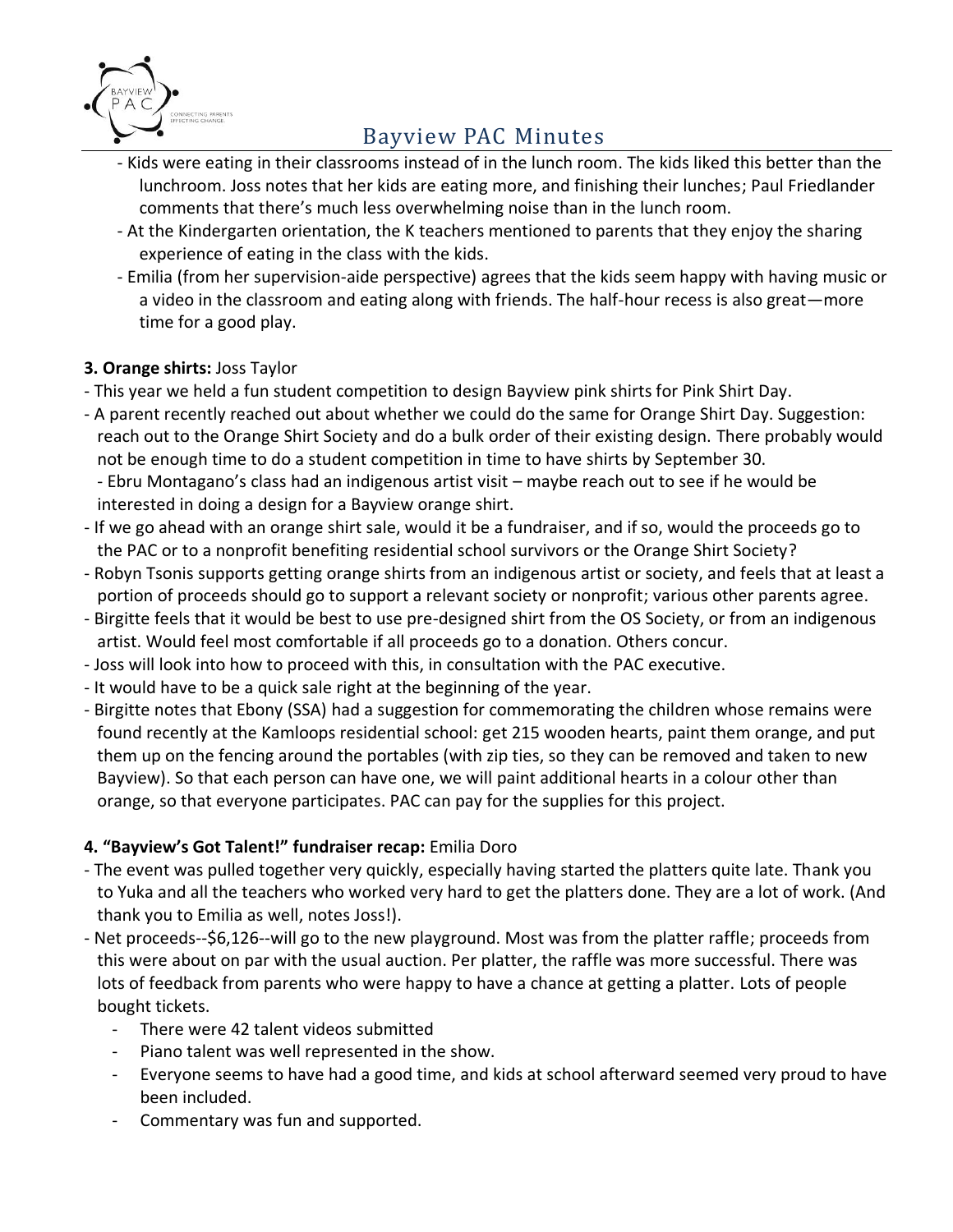

It felt like a real community event.

## **5. New-school fundraising update:** Kelly Ryan

- In the past few weeks we've had various bits of good news.
- \$30K grant toward rubber surfacing in the playground.
- \$35K donation from JKC toward playground.
- A few more big things in the works—we will update when there is news on these.
- We are closing in on \$245K raised for the new school so far, including the Got Talent money.
- Playground equipment is extremely expensive, so we still need a good chunk more.
- It would be great not to have to continue fundraising after the school is finished—the goal is to have \$300-325K raised by the end of 2021. If the two big things in the works do come through, we should be there.
- Joss has heard from some people who were directed to the Building Bayview website, but didn't find specific information on what we are raising the money for. The website should have a list of items we need to buy, with approximate costs for each, so that people understand what the money is needed for. Brie will add a list and more details to the website.
- It would be very beneficial to document the process, for other schools down the road to know where to spend their energies. Joss has mentioned to DPAC that this is something that they could help with, to support other PACs that will go through this.
- Thank you to the fundraising committee for their amazing work; our goals seemed impossible at the beginning, and you are superseding them.
- We will add a fancy dog bed for Molly to the fundraising list!

## **6. Year-end financial report and budget for next year:** Joss Taylor

- See the attached documents.
- Financial year end is May 31, which complicates things a bit for budgeting, because there are plenty of expenses in June (these go into next year's budget).
- PAC has two accounts: the regular account and the gaming account, which is money from the BC Lottery Commission and must be kept separate.
- We had to make some guesses in our budget for this year, with things being very different because of the pandemic.
- Money raised ended up being a bit more than planned, thanks partly to various new events, such as the Halloween candy sale, read-a-thon, plant sale, dine and donate, and others.
- Expenses were extremely low, also because of the pandemic: no performances or cultural events, no movement or drumming programs as in the past. The only unusual expense was the Saleema Noon sexual health workshops.
- We ended up having only about \$10,000 in expenses this year.
- Some of the funds for the new school have been flowing through this account, but then were transferred out to term deposits to be set aside.
- The closing balance of the regular account is \$25,000.
- Gaming account: we receive about \$5,000 each year, based on enrolment numbers in September. The account has very specific rules about what we can spend that money on: it has to be spent on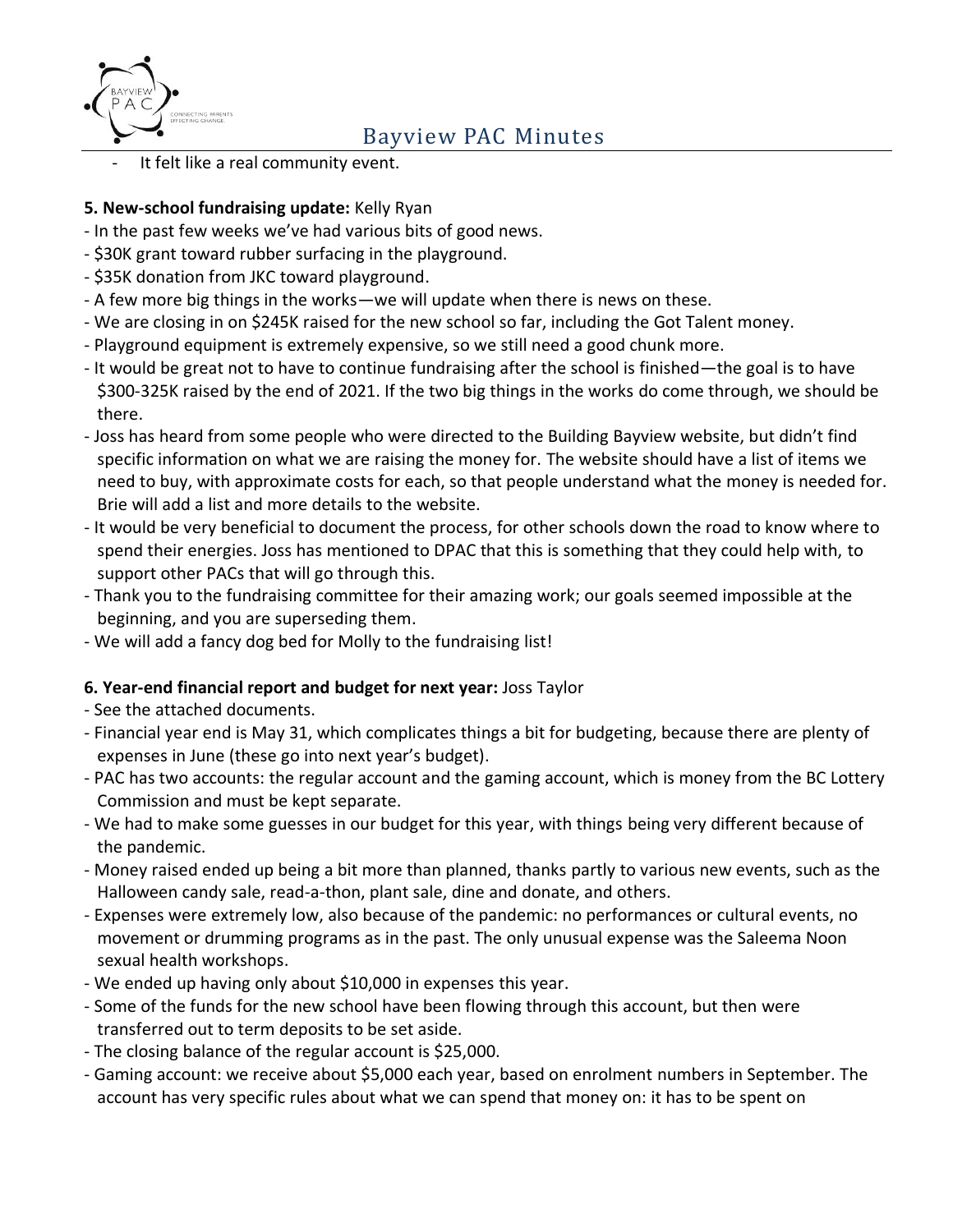

# Bayview PAC Minutes

extracurricular activities. E.g., Grade 7 graduation activities, athletics recognition, recess play equipment, etc. Closing balance is about \$6,000.

- Birgitte asks: are there rules about carrying a balance in the gaming account? Answer: We have three years to spend any particular year's grant money. We have to report every year exactly what we spent the money on.
- For next year's budget, Joss has made income estimates based on what we did this year, since we don't know if we'll be able to have in-person events such as the Halloween Howl and the Holiday Market. We are also assuming approximately similar income from new events such as the spring plant sale and reada-thon. We have a placeholder for some kind of new-school-related event. Have put in a bit more for dine and donate events, assuming that we will have a few more of them than we did this year.
- For expenses, we ask the staff each year for feedback on where they need extra money. They report that they tend to spend a lot out of pocket on science projects; the \$50 per year that we have given before isn't enough—they ask if it could be \$100 instead. Teachers also asked for a school subscription to the Mystery Science online program.
- Classroom libraries: teachers' libraries in their classrooms are pretty lacking in diversity (of authors, characters, etc.). There is a "collaborative inquiry" fund from the VSB that used to give teachers \$250 to enhance their classroom library; now the funding is only supposed to be used for professional resources, not for books. With all the anti-racism training, teachers have realized that they need to enhance the diversity in their libraries, and they hope that PAC could help fund this.
	- Joss's only concern with this is that when teachers move on, they take their libraries with them. Could the books we fund become a division library, or somehow otherwise become school property, so that they stay with the school if the teacher moves? Maybe put a sticker in each book bought with PAC funds, or go through the main library.
	- Birgitte will work with staff on a solution for this.
- Teri Taylor (the de facto art teacher for Bayview) requested a small increase in the art-supply budget, anticipating the need for various one-off purchases needed to get the art room up and running in the new school; hence the \$1500 one-time increase to the art budget.
- The resource teachers' budget increased a bit for their materials.
- We have added a special reserve fund (\$2,000) for unanticipated costs of moving into the new school.
	- Very little of the outdoor education money we had budgeted last year was used, so this amount has been renamed as the moving reserve fund.
- There is an anticipated closing balance of about \$13,000 at the end of next year.
- The gaming budget remains about the same as usual
- The budget for science consumables and other division-based funds will go down slightly (because of the loss of Division 5); otherwise, the budget is passed as presented.

### **7. Election of executive committee members for next year:** Joss Taylor

- Jocelyn Chang will be moving away, and Sandra Mithani will step down from the PAC. Thank you to both for all their work this year.
- Remaining executive members have kids in upper grades, so we need some new members of the executive, in order to transition to future PAC leadership.
- Three new members have stepped forward:
	- Brie Lunn (co-chair)